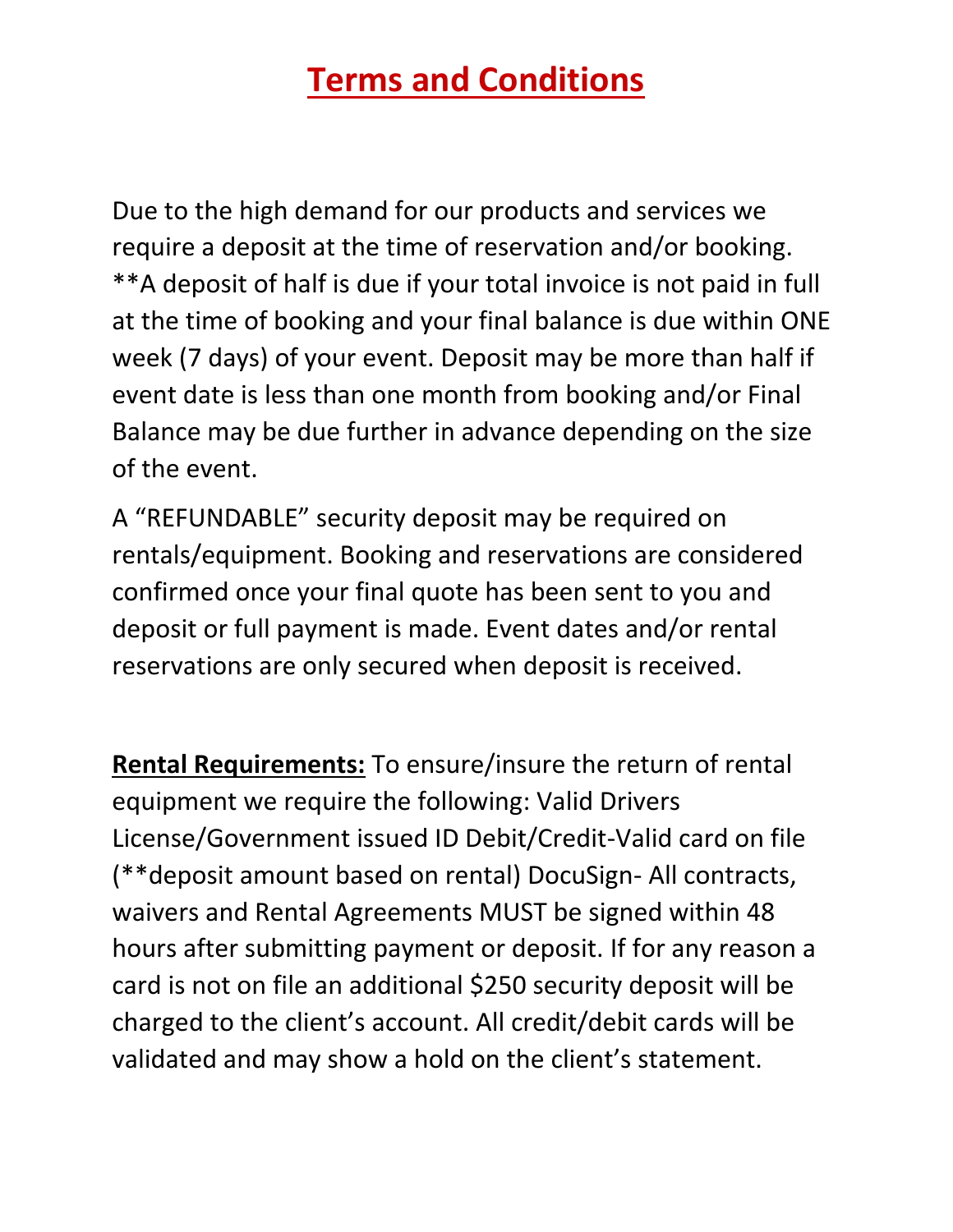- ➢ **Fees-** SquareTM- There is a SquareTM processing fee associated with all payments made via Square™. 7 Event does not collect any funds from this fee as Square<sup>TM</sup> is a separate entity. Square™ fees are paid directly to Square™.
- ➢ **Credit/ Debit-** 7 Event uses SquareTM POS for all Credit/Debit card payments. There is a 4% processing fee associated with all Credit/Debit card payments processed via Square<sup>TM</sup>. 7 Event does not collect any funds from this fee as Square™ is a separate entity. Square™ fees are paid directly to Square $TM$ .
- ➢ **Final Balance-** If final balance is not received as scheduled, a fee will be charged in the amount of 7% of the remaining balance. We reserve the right to cancel services if remaining balance is not received within 48 hours of late fee assessment.

**Refundable Security Deposit-** A "REFUNDABLE" security deposit may be required on rentals/equipment. A refundable security deposit is "REFUNDABLE" if equipment/rentals (All pieces/parts) are returned, operational and are damage free. The refundable security deposit does not serve as the deposit for your reservation/booking.

**Rush/Late/Last minute booking-** Booking or reservations made less than TWO weeks of your event date is considered "late" or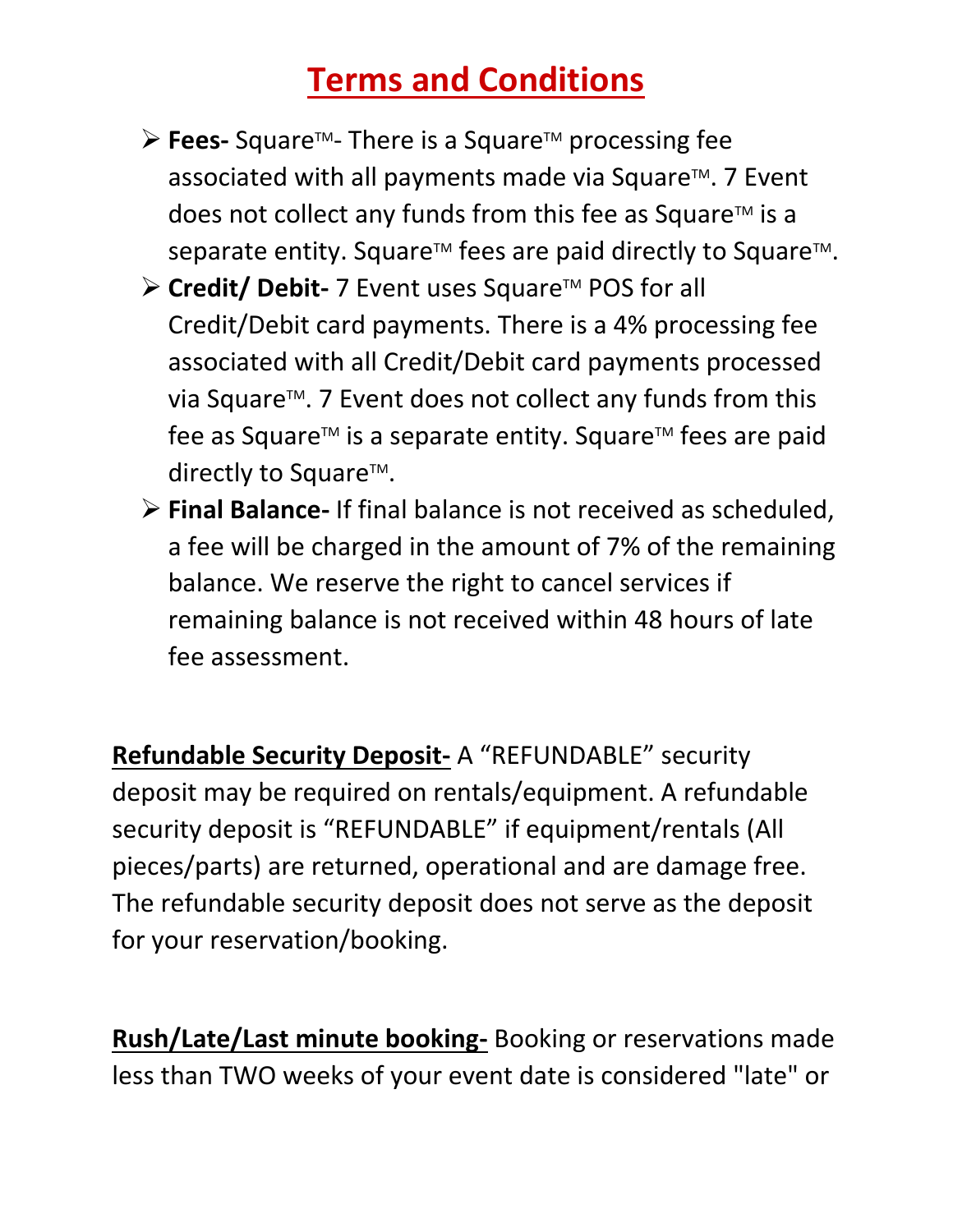"last Terms and Conditions minute booking." A \$100 rush/late booking fee will be added to your invoice. Please book at least TWO weeks ahead of your event to avoid late booking and rush fees.

**Delivery/Customer Pick up-** Deliveries, Setup and Breakdown are scheduled/appointed to assure timely setup and service for all clients/events that are booked for that date. Once our staff is in route, if for any reason client chooses to change delivery time client will be charged an additional delivery fee for new time slot. If 7Event members and or staff are delayed from [Scheduled] Delivery-Setup-Breakdown (i.e., Client has not arrived, Client does not know where rentals are to be setup, event runs Terms and Conditions over etc.) after arriving the client will be assessed a Delay of Service Fee (fees are indicated below). Any delivery changes MUST be disclosed 24 hours prior to event date. \*Delivery changes will be based on availability\*

➢ **Delivery/Setup:** After ten minutes a \$15.00 Delay of Service Fee will be assessed. Fee is assessed per every ten minutes of delay. Delay Of Service Fee will be charged to the client via card on file or deduction from Security Deposit. After 20 minutes, delivery window will be considered missed and client will have to reschedule & pay an additional delivery fee.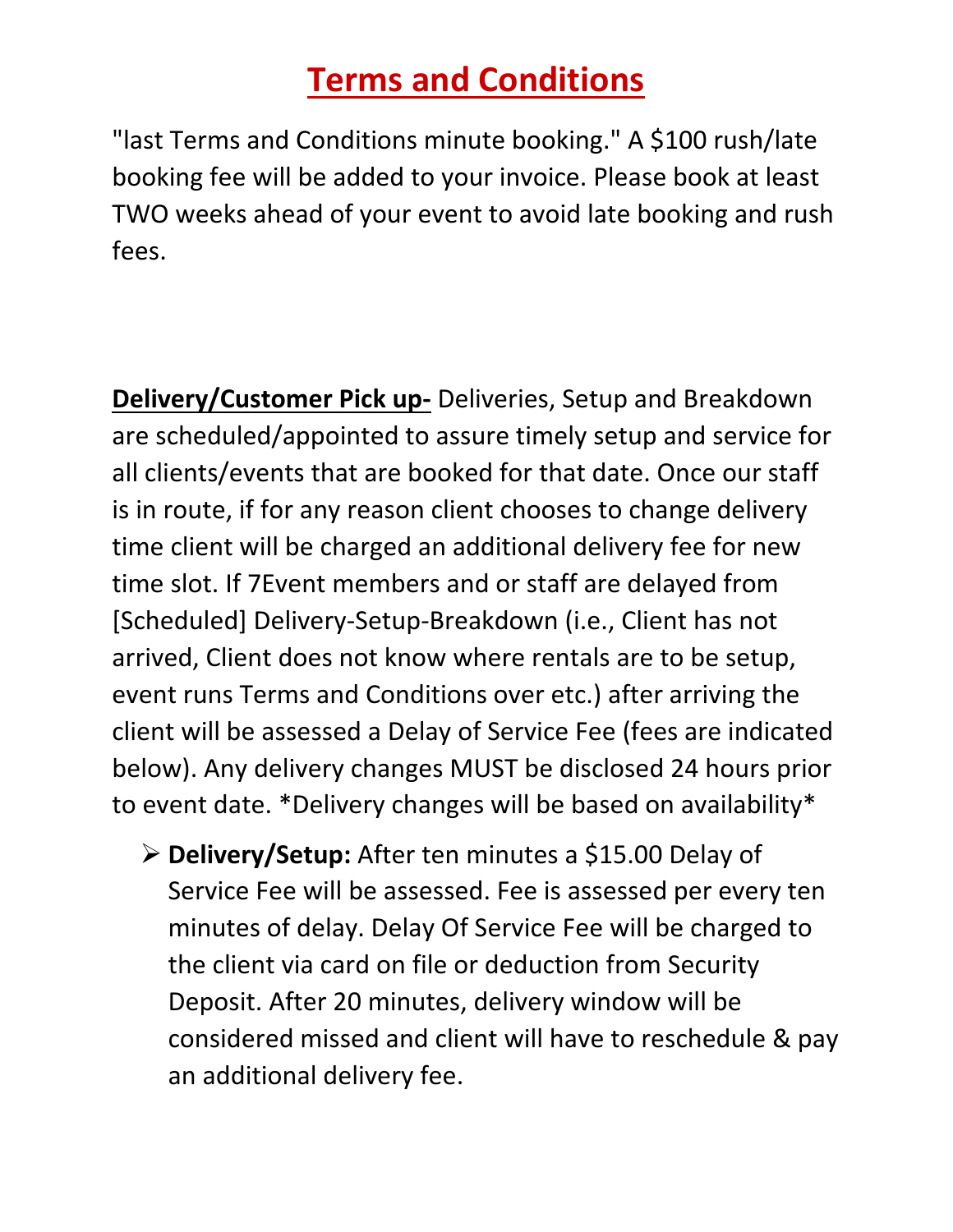- ➢ **Loading/Unloading:** To avoid any charges and/or delayed services **ALL** loading and unloading zones (i.e., Driveways, Walkway, Streets leading to home or venue etc.) must be clear and accessible for our staff to deliver-setupbreakdown-retrieve all rentals. All vehicles/obstructions must be moved and or relocated **prior** to our arrival. Please note that if there are any obstacles that interfere/delay services there will be a charge. **Failure to notify our staff of any hills and or inclines will still result in a charge upon arrival to the card on file or Refundable Security Deposit.** If there are any hazards present 7Event has the right to refuse service and no refunds will be issued and services will be considered rendered.
- ➢ **Break Down/Pick-up**: When planning and booking an event we encourage our clients to schedule their event start and end time to include the setup and clean up time of the event. Event end times are scheduled as the pick-up times for our staff to retrieve the rentals. Upon arrival our staff will begin collecting rentals and **WILL NOT** wait for guests to finish partying and/or cleaning up. If that occurs, fees will be assessed. For every ten minutes past the scheduled event end time that our staff has to wait to collect rentals, a \$15.00 Delay of Service Fee will be charged.
- ➢ **Designated areas** and or layout for equipment/rental setup MUST be established prior to arrival/delivery. Once our staff has begun setup there will be a **\$50** fee assessed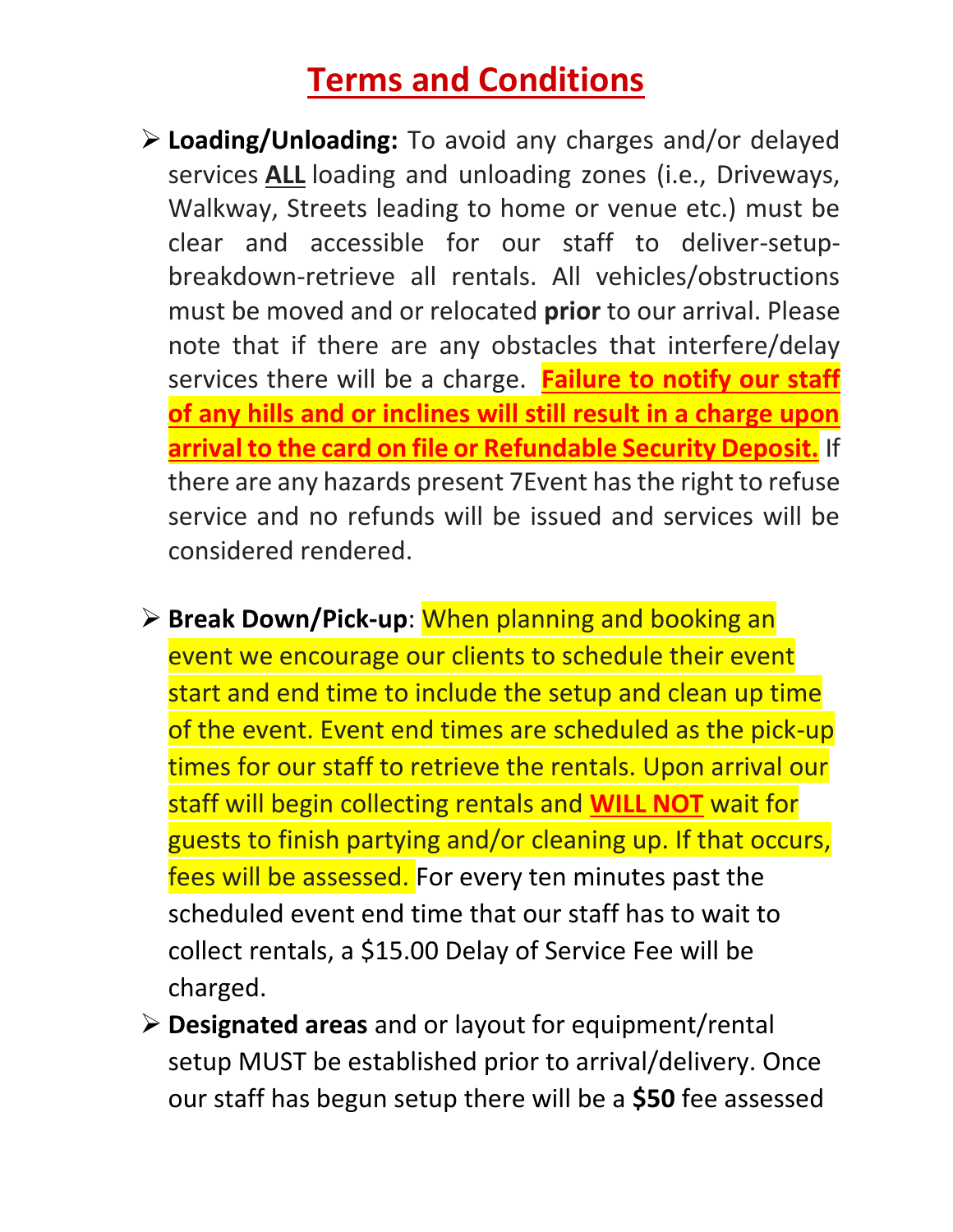for any changes and or moving/rearranging of equipment. \*Please schedule accurate Event start and end time(s)To avoid fees. \* Please Note: Once 7Event's staff has arrived and/or began setup and service(s), all services will be considered rendered/completed and there will be no rainchecks, date changes, or refunds.

➢ **Cleaning Fee**- A cleaning fee can and will be assessed if equipment/rentals are returned with excessive stains, dirt and or food debris left on the equipment/rental(s). Cleaning Fee Starts at \$50 and may increase depending on the extent of cleaning required.

**Date changes:** Date changes should be made no later than one week prior to your [original] event date. New date must be scheduled at least two weeks prior to your [new] event date. Date changes made less than ONE week of your event date will be considered "last minute booking" and will result in a fee of \$100. All new dates are subject to availability. \*Rainchecks: Valid for up to 12 months from original event date. After 12 months, payment/deposit will be fully forfeited (i.e. Original event date: 6/14/17, Raincheck date: on or before 6/14/18). One date change is allowed without penalty. All date changes thereafter will result in a \$50 date change fee.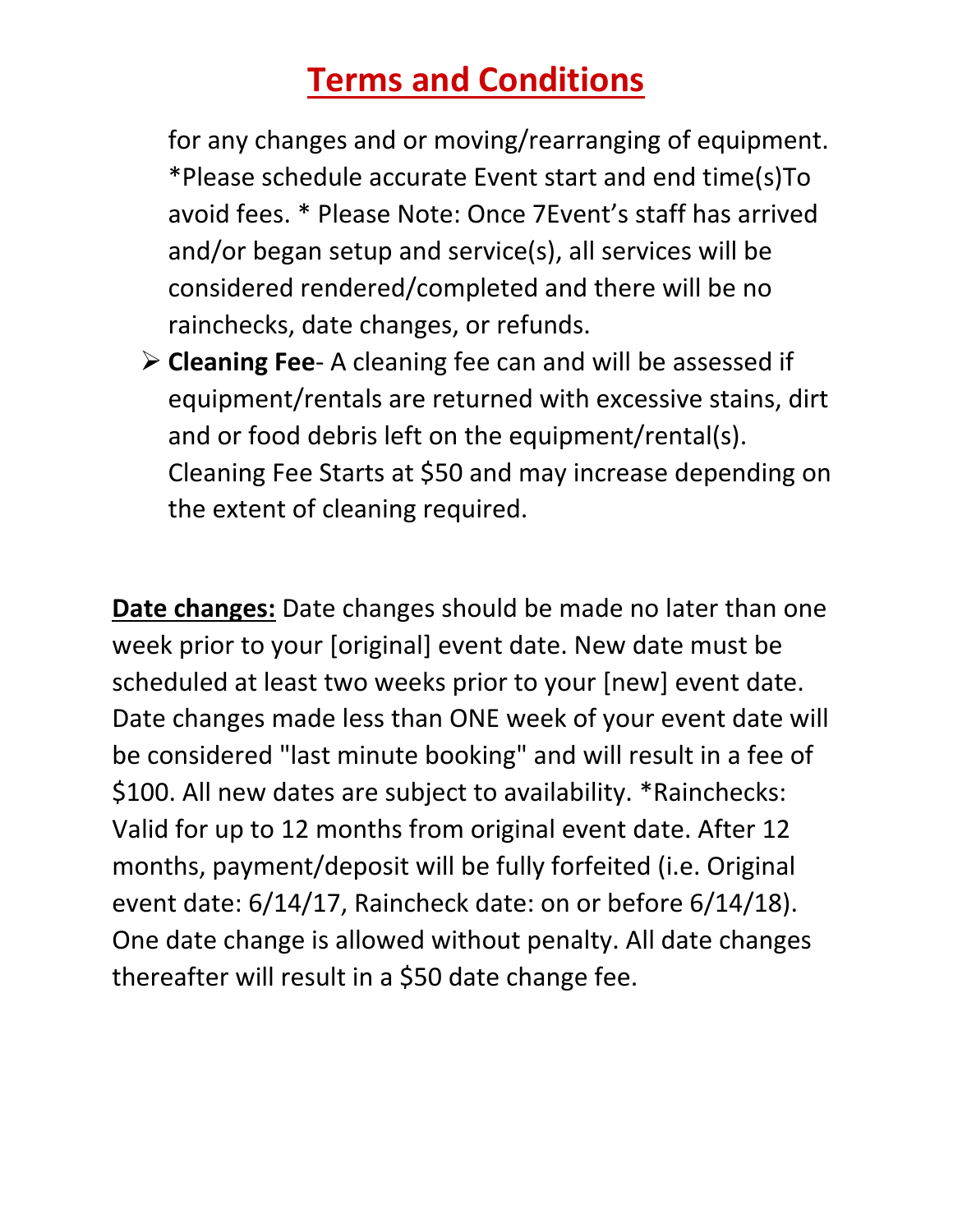**Cancellations:** If you cancel your booking or rental reservation BEFORE 2 (TWO) weeks of your event date you will receive half of your total balance. If only half of your total balance has been paid at that time, it will be fully forfeited. If you cancel your booking or rental reservation within 2 (TWO) weeks of your event date you will receive 25% of your total paid balance. All deposits are NON-REFUNDABLE! Any partial refunds owed will be issued in the form of a check or refunded back to the card used for payment.

- ➢ **Refunds**: Once deposit has been received, you have paid to remove that date from the calendar for your event. Deposit is half of total balance. The deposit is NON-REFUNDABLE. If your balance has been paid in full, only HALF of your total balance will be refunded. Any finalized purchases, customized work and travel/delivery fees incurred for your event will be deducted from the refund.
- ➢ **Raincheck** requests are optional in order to avoid total loss of deposit *(refer to "Date Changes" policy above)*. Please notify us of your decision to postpone, one week prior to your event date. Please confirm your Rain Check Date within two weeks of the new date to ensure availability and avoid a late/last-minute booking fee. If at any time, for any reason you wish to Cancel your Rain Check within the 12-month period, the Cancellations Policy will become effective *(see Cancellations above)*. Any company price increases that occur within this timeframe will be applied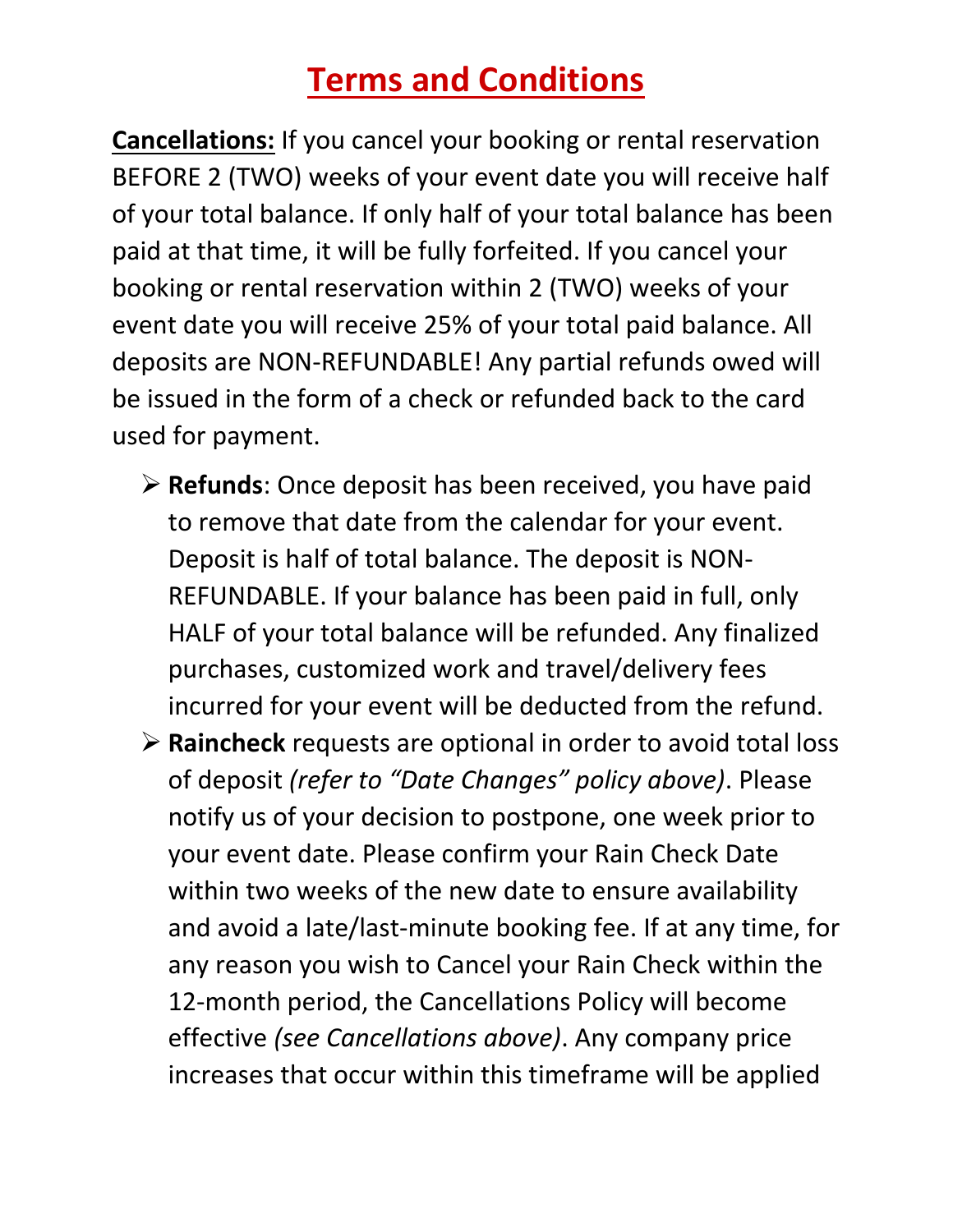to the invoice for the new date. This applies to, but not limited to delivery fees, booking fees, processing fees, state taxes and after hours fees.

**Inclement Weather:** 7Event Planning & Promotions LLC. reserves the right to refuse setup and early removal at any event that has the potential to cause damage to its equipment and/or event attendees. For the safety of our equipment and 7Event affiliates and employees, 7Event Planning & Promotions LLC may refuse to setup equipment due to weather or site conditions which jeopardize safe operation of the rides and/or equipment. If possible, 7Event Planning & Promotions LLC may recommend that you reserve a suitable alternate venue that is indoor for your event such as a church, gym or community center.

- $\triangleright$  If inclement weather is in the forecast, either the client or 7Event will be notified of the decision to postpone at least 48hrs prior to your event date.
- $\triangleright$  If wind gusts exceed 7 miles per hour or it starts to rain during your event, immediately STOP the children from bouncing and have them exit the Unit. Turn the blower motor off after the children exit and wait for the weather to subside. Turn the blower back on and dry it off with towels if it is wet.